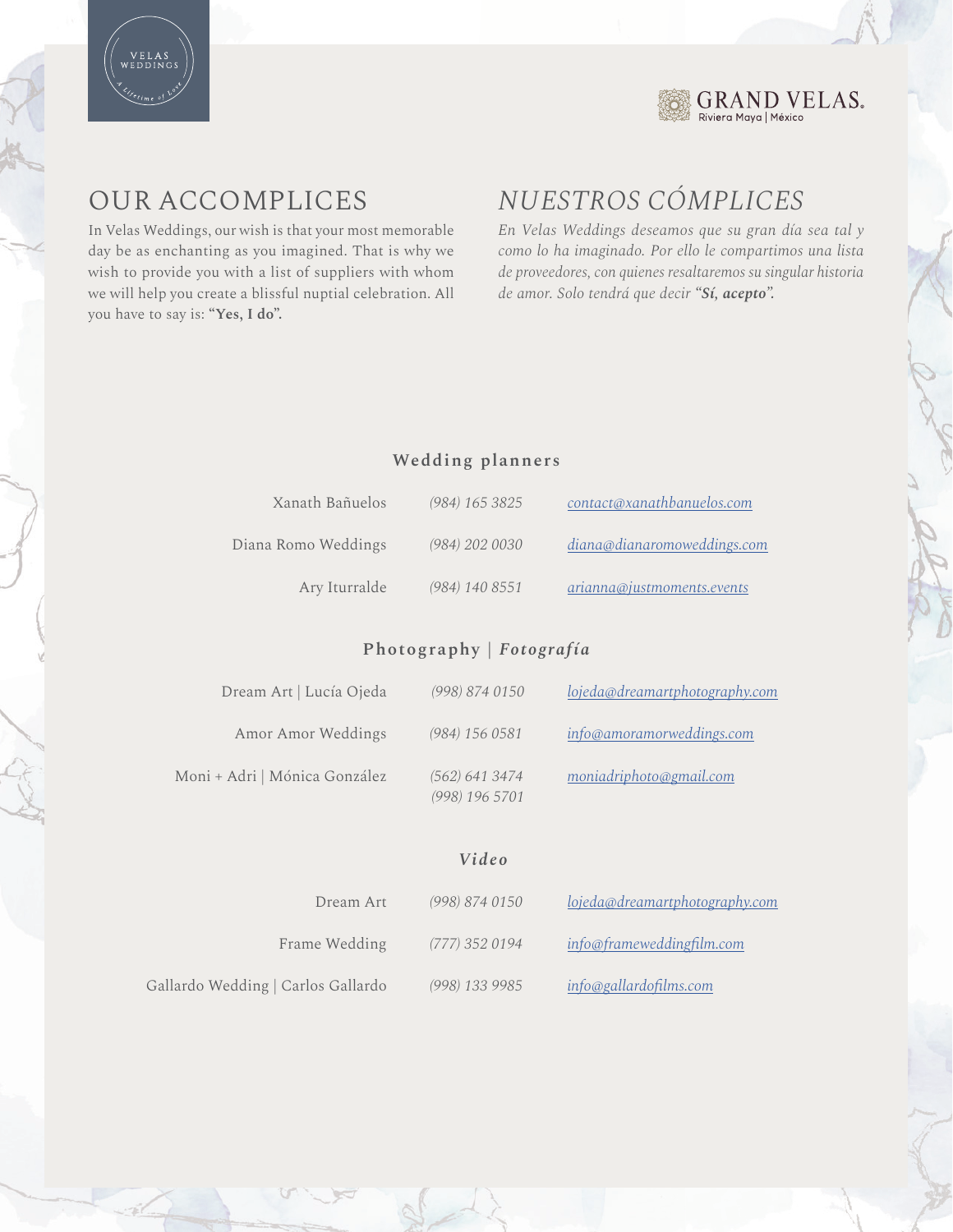

# $\underset{\text{Riviera Maya} \mid \text{México}}{\text{GRAM}} \underset{\text{Néxico}}{\text{VELAS}}$

## **Hair and makeup |** *Peinado y maquillaje*

| Styling Trio   Isabel Heredia | (984) 231 2240 | claudia@stylingtrio.com     |
|-------------------------------|----------------|-----------------------------|
| Isaac Marquez                 | (998) 188 7996 | info@isaacmarquez.mx        |
| Zoe Elizabeth                 | (984) 144 0176 | info@zoeelizabethmakeup.com |
| Sara Tamargo                  | (984) 111 9831 | sara@saratamargo.com        |

#### **Decor |** *Decoración*

| Euforia   Elizabeth Santana | (998) 214 8846                  | grupos@eventoseuforia.com  |
|-----------------------------|---------------------------------|----------------------------|
| Canteiro   Lorena García    | (998) 252 0157                  | lgarcia@planner1events.com |
| Alquimia   Perla Cervantes  | N/A                             | perla@alquimiaevents.com   |
| Archive   Mariana Balcazar  | 998) 102 5144<br>(556) 144 5901 | Mariana@archiverentals.com |

#### **Floral design |** *Diseño floral*

| Vanessa Jaimes           | (998) 865 6388 | info@vanessajaimes.com         |
|--------------------------|----------------|--------------------------------|
| Canteiro   Lorena García | (998) 252 0157 | lgarcia@planner1events.com     |
| Pure Love   Luis Salas   | (984) 145 1407 | purelovefloraldesign@gmail.com |

#### **Floral design |** *Diseño floral*

Celtrev | Karina Zuñiga

 *(984) 877 4400 Ext. 8686*

*ventas@celtrev.com*

#### **Audiovisual**

*Ext. 8686*

Celtrev *(984) 877 4400 ventaslc@celtrev.com*